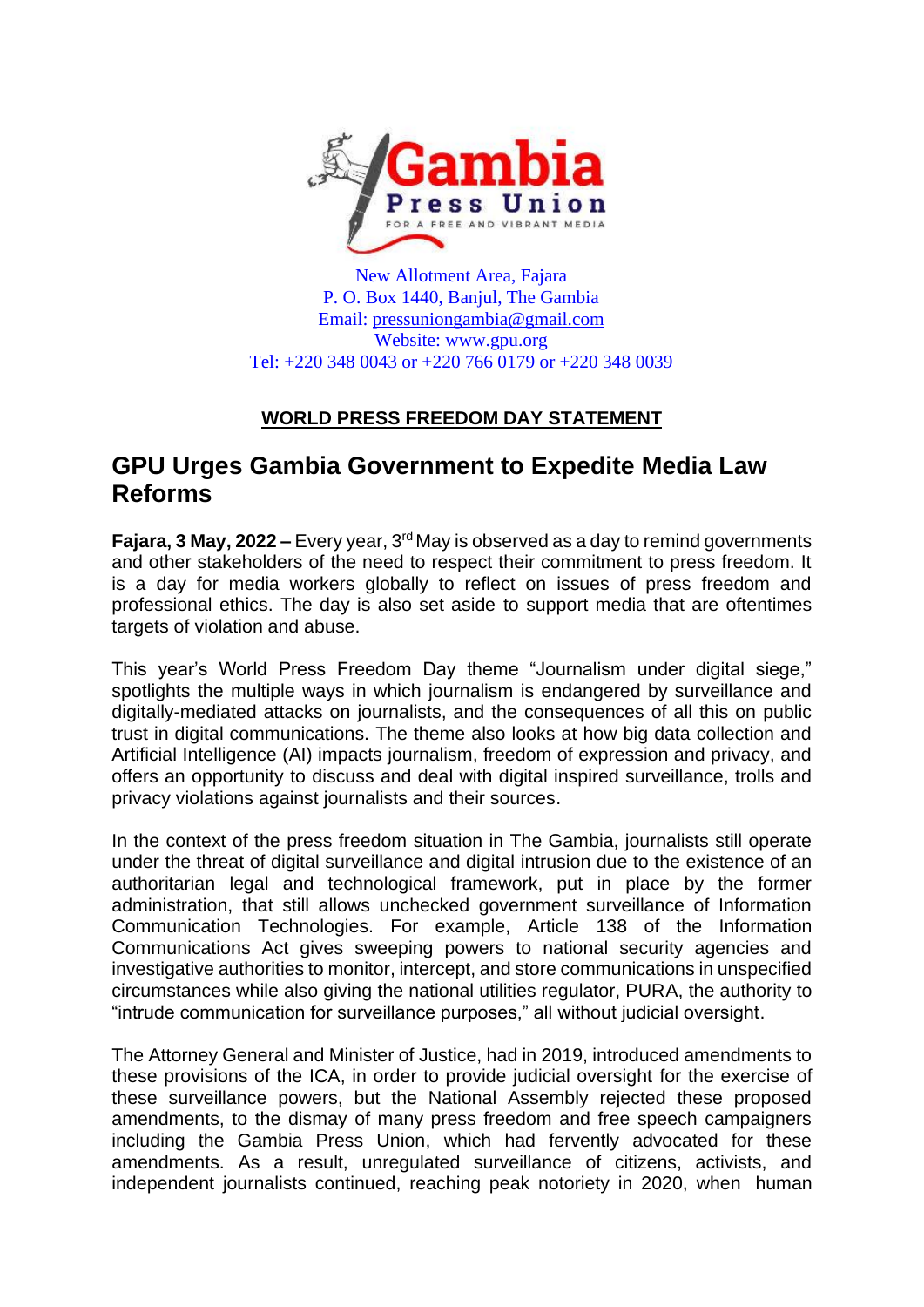rights activist Madi Jobarteh alleged that he and others were being targeted by security agencies with surveillance, including of their communications devices, after he was charged with "false information and broadcasting" by the Inspector General of Police in accordance with Section 181A (1) of the Gambian criminal code, for statements made in an interview to a media outlet during a Black Lives Matter demonstration in June 2020.

While the scope of the government's current technical surveillance capabilities remains unknown, it still remains that the government can, when it deems necessary, to arbitrarily exercise its surveillance powers to stifle freedom of expression and press freedom. It is thus incumbent that proposed amendments to the ICA, especially provisions that deal with judicial oversight for the exercise of surveillance powers, be reintroduced to the newly elected parliament, for deliberations on its necessity and importance to hopefully facilitate its amendment.

Further, The Gambia does not currently have a data protection legislation, despite being a signatory to the 2010 Economic Community of West African States ('ECOWAS') Supplementary Act on Personal Data Protection within ECOWAS. This is vital legislation especially with regards to the protection of reporters, whistleblowers and dissidents. The ECOWAS Act requires each ECOWAS Member State to establish a data protection authority that will be responsible for ensuring that personal data is processed in compliance with the provisions of the ECOWAS Act. This authority must also establish whistleblowing procedures to provide safe channels for or other informants to report fraud, corruption or serious wrongdoings in organizations.

"Journalists, reporters, whistleblowers and dissidents are sometimes the subjects of abuse, insults and threats to their personal safety by political and non-political actors both online and offline, because of their work and activities," the GPU Secretary General, Modou S. Joof, said. "It is important that standard procedures for the protection of their data and identity are established in law."

In light of the passing of the Access to Information Act in 2021, the GPU in line with the theme of this day, is calling on the government to build the necessary digital infrastructure within the government to ensure the operationalisation of the Access to Information Act. A good number of government ministries, departments, local government authorities, parastatals and other entities continue to lack working and upto-date official websites through which vital information about their work could be sourced, nor do they have official contact details such as an official email to facilitate the request of information. As such, it is important that the government puts these digital structures in place to facilitate the operationalisation of the Act.

The GPU also seeks to remind the government on this day that the long-awaited reforms of repressive media laws in The Gambia continue to drag four years on. The Media Law Review Committee's final report submitted to the Ministry of Information and Communications in May 2018 recommended for the review and amendment of the following legislations:

- 1. Information and Communications Act of 2009
- 2. Criminal Code of 1933
- 3. Indemnity Act of 2001